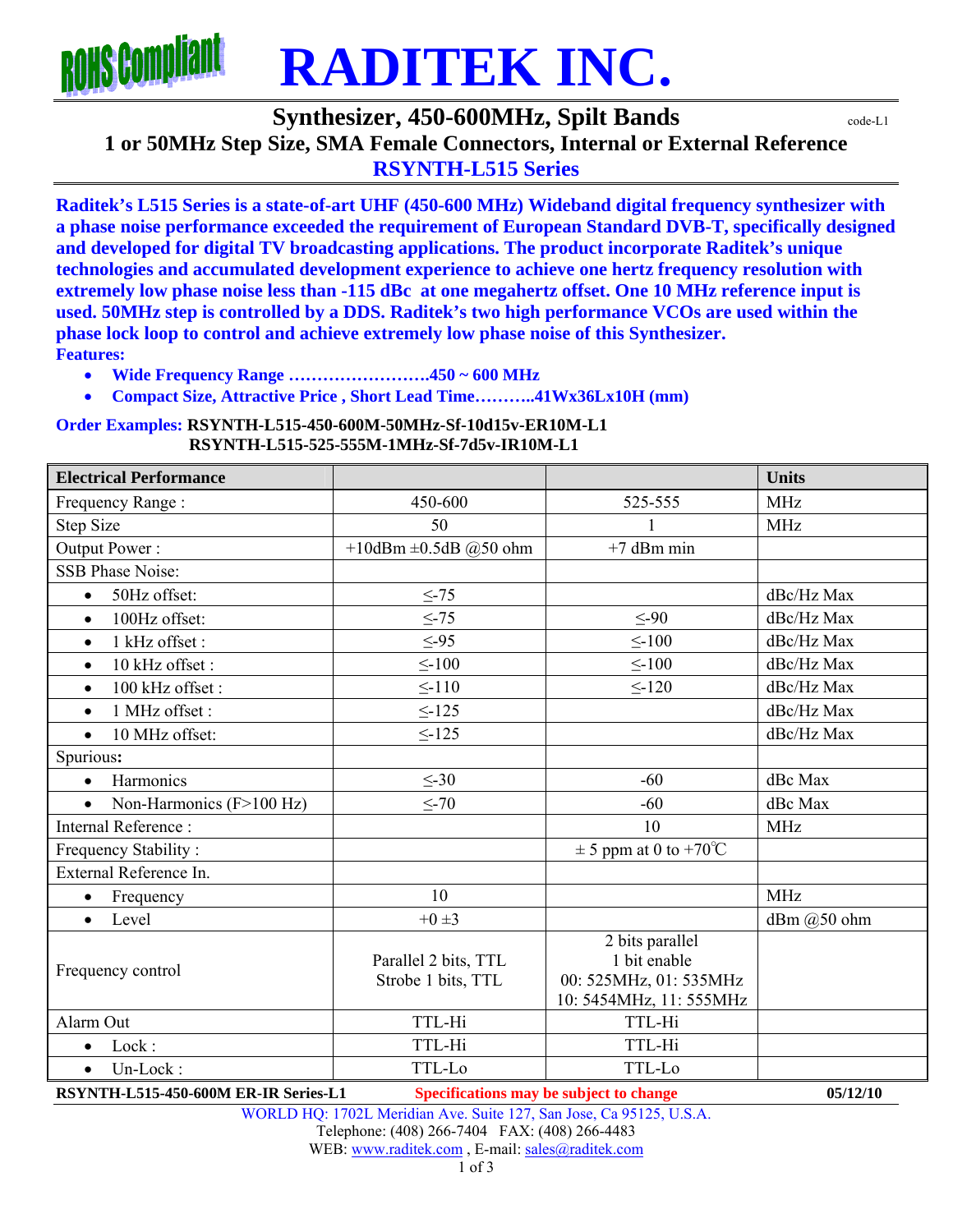

## **RADITEK INC.**

### **Synthesizer, 450-600MHz, Spilt Bands code-L1**

### **1 or 50MHz Step Size, SMA Female Connectors, Internal or External Reference**

#### **RSYNTH-L515 Series**

| <b>Electrical Performance</b>                        |                                                   |                                                   | <b>Units</b>     |
|------------------------------------------------------|---------------------------------------------------|---------------------------------------------------|------------------|
| Lock up Time                                         | $\leq$ 1 msec (f±1kHz)                            | $\leq$ 1 msec (f±1kHz)                            | msec max         |
| DC Bias                                              | $\leq$ 300mA at 15V                               | +5V ±5%@ 100mA Max                                |                  |
| <b>Supply Voltage</b>                                | $+15 \pm 0.5$<br>$+5 \pm 0.25$                    | $+15 \pm 0.5$<br>$+5 \pm 0.25$                    | $V$ (a) 0.3A max |
| <b>Environmental Conditions</b>                      |                                                   |                                                   |                  |
| <b>Operating Temperature</b><br>$\bullet$            | $-10 \sim +70$                                    | $0 \sim +70$                                      | $\rm ^{\circ}C$  |
| <b>Storage Temperature Range</b><br>$\bullet$        | $-22 \sim +85$                                    | $-22 \sim +85$                                    | $\rm ^{\circ}C$  |
| Package Connectors                                   |                                                   |                                                   |                  |
| Dimensions<br>$\bullet$                              | 41 x 36 x 10<br>$1.614 \times 1.417 \times 0.394$ | 41 x 36 x 10<br>$1.614 \times 1.417 \times 0.394$ | mm<br>Inch       |
| Weight<br>$\bullet$                                  | 100                                               | 100                                               | g Max.           |
| <b>Connectors RF Control</b><br>DC-Bias<br>$\bullet$ | SMA(F)<br>feed through                            | SMA(F)<br>feed through                            |                  |